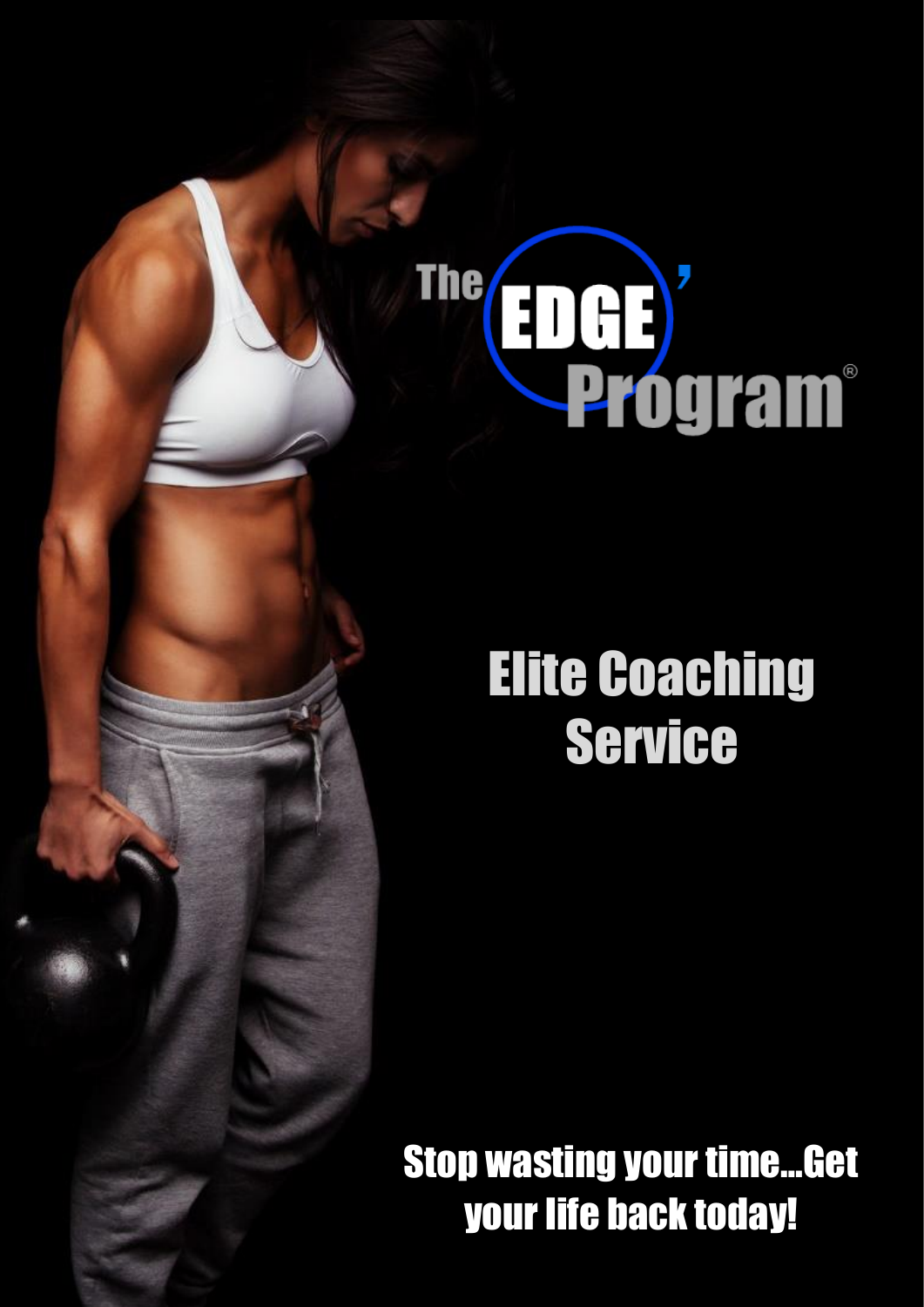

# Begin your Journey to a Leaner, Healthier Body Here!

### This elite coaching service was created for those clients who wish to work with me in person.

#### Special Update Notification:

As a result Covid-19 situation, I am unable to conduct any international client coaching programs until after July 2022. I have taken, and will continue to take, provisional bookings for 2022. However, the fulfilment of any of these bookings will have to be reviewed nearer that time due to the ongoing and changing travel restrictions. Currently I am only providing the elite coaching service to clients that are based in Bangkok. Unfortunately therefore, availability on the Elite Coaching service version of The **Edge Program is extremely limited for the early part of 2022.** 

#### Kind regards

**Steve** 

# The Edge Program – Elite Level

There are two distinctions that set myself and the Elite Coaching version of 'The Edge Program' apart from other coaches and programs. Firstly, I never work with more than four Elite Coaching clients at any one time. This ensures I can provide the level of time commitment and quality of service I want my clients to receive. To me, it is critical that we can form a client/coach relationship that enables you to feel totally comfortable with every aspect of the program, and makes this journey you are undertaking with me in pursuit of your goal, an enjoyable one.

The second distinction is that I do not accept every applicant as a client.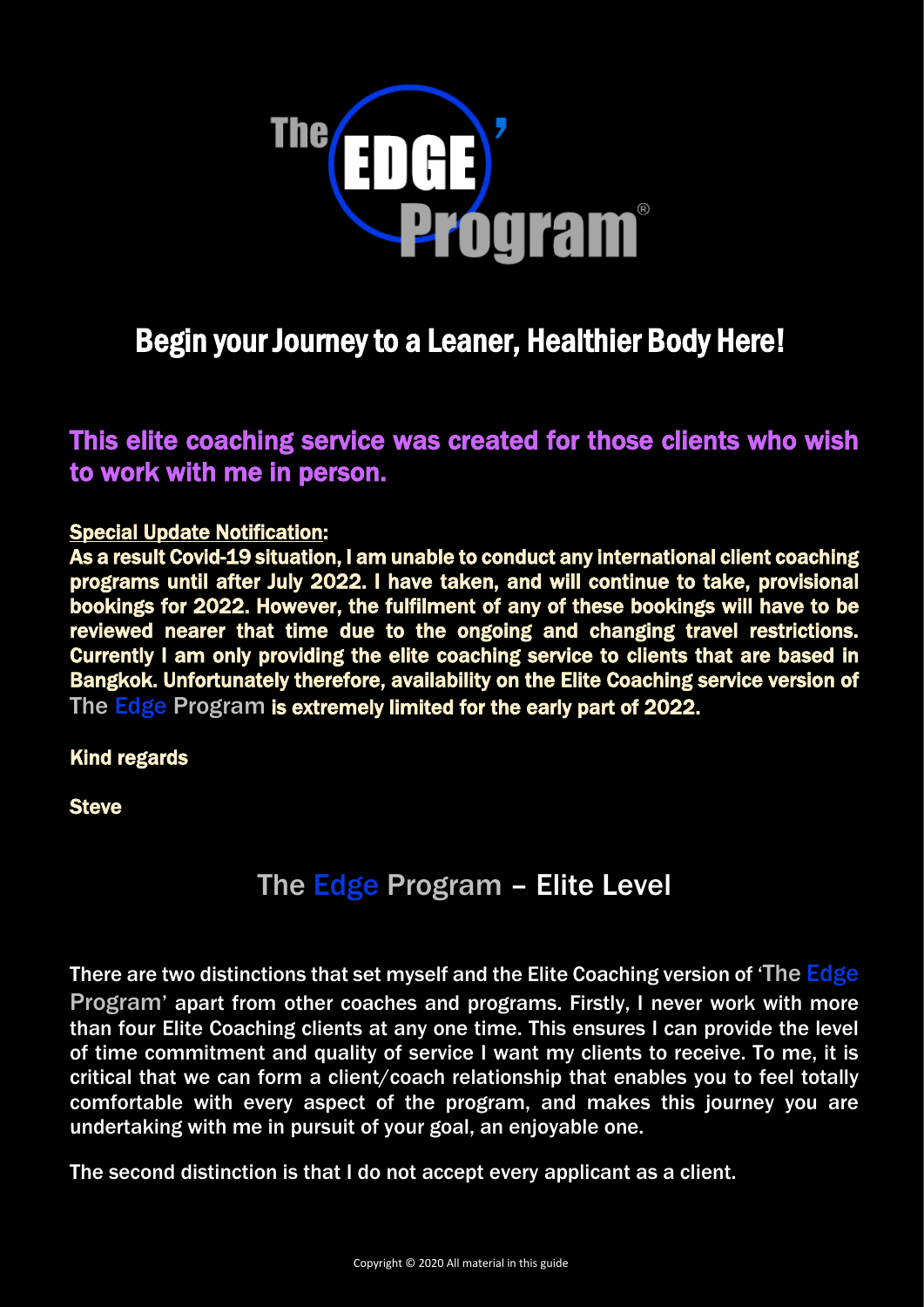This often surprises people because they misunderstand my role as a coach. It is often assumed I am a personal trainer, and that I will sign up everybody as a client because I need the business. This is incorrect on both counts. The truth is I'm NOT a personal trainer. If you need a label then a more accurate one would be a Functional Longevity Coach, and there is a huge difference.

Let me explain…

As a Functional Longevity Coach my objectives with my clients are very different. My primary goal is to educate my clients about changes that can create huge improvements in mental & physical health and will hopefully optimize their potential longevity. My secondary goal is that I want to inspire my clients to set their bar higher in terms of long-term health, and not accept a steady decline into old age and failing health.

Being told by a medical practitioner that you are 'ok' for your age, is unacceptable to me, and it's unacceptable to the clients I work with. They want more than that, that's why they come to me. They want to live their whole life as vibrantly as possible.

This is the reason I started using the term 'Functional Longevity' over 25 years ago as a target for my clients. Because I believe as a society, we need to create a paradigm shift in our health and fitness expectations as we age. We should no longer accept the low standards currently set by the medical community.

The incredible fat loss I help my clients achieve enables them to immediately see the benefits of making certain changes in their lives. This kind of impact I believe creates more momentum to pursue greater levels of health and long-term functionality.

This is also why The Edge Program is designed to deliver specific results, and not vague promises. The fact I guarantee specific results makes the program unique from any other protocol out there.

A personal trainer may be happy to take your money and then have you to turn up and do a 'bit of training', probably a bit of this, a bit of that. They may even get you to stick to some kind of broad diet plan. Then at the end of it all, they will tell you that you look different, or weigh a bit less (most likely water loss). They may even show you an inch or two loss off your waist measurement…but in essence all your results will be kind of ephemeral (believe me, I know…I've been in this industry a long time).

Even worse, you will walk away from working with a personal trainer for months not having learnt anything about your body, such as the important cycles and rhythms that control your physiology, or even how you can manipulate your own bodyfat levels when you need.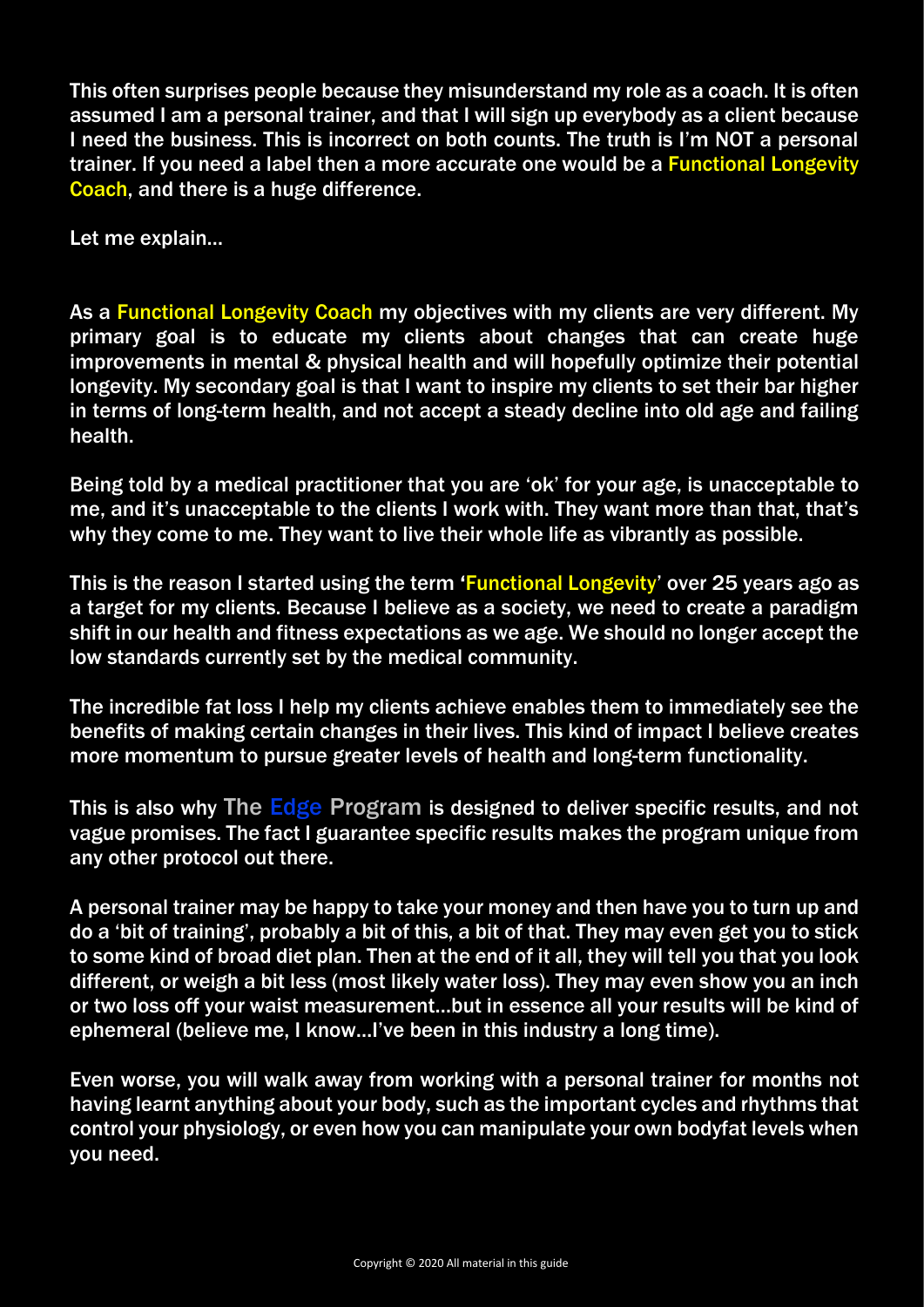This ultimately means there is a high probability you will just end up repeating the process. You'll hire another trainer…join another weight loss group…buy another gimmicky product touted as a weight loss miracle. Basically, you will waste more money. Sound familiar?

To most people it will, because unfortunately it is basis of most of the fat loss and personal training industry…repeat business.

That is not the goal of The Edge Program.

This program is not just about the incredible fat loss that you will experience, it is designed to educate you about your body and how it works. It's about demystifying nutrition and teaching you how to navigate through all the lies and misinformation that surrounds it.

Most importantly though, it is about empowering you with the ability to change your bodyfat levels when you need to, and how to have greater control of your health. Bottom line, I want to give you all the tools and knowledge so that you never have to hire me or any other trainer ever again.

As I always tell my clients, if I get repeat business from you for the same issue then I failed the first time…it's that simple.

The fact my objectives are very different to a personal trainer is one of the reasons I don't work with or accept everyone on the program. However, there is another reason.

With over 30 years of experience I am a very good judge of those who are ready to change and those who are not. Many people will tell you they want to change, but in reality they are just not ready to flip that switch mentally.

Being ready to change is about reaching that tipping point where you are genuinely committed within yourself to create change and improve your health.

I get many enquires form people telling me they are ready to lose fat and make improvements to their health. But unfortunately, almost from the 'get-go', a great many start voicing caveats on how they wish to join the program, immediately this betrays their true level of commitment.

A prime example of this is smoking. You cannot pursue health and be a smoker. So if you smoke, then I apologise upfront, but I am afraid I just cannot accept you on the program. If you cannot get past that basic health concern, then the benefits of the program, such as fat loss and the subsequent health improvements, are of little value. It's a bit like worrying about what tyres to put on your car when the engine is clapped out!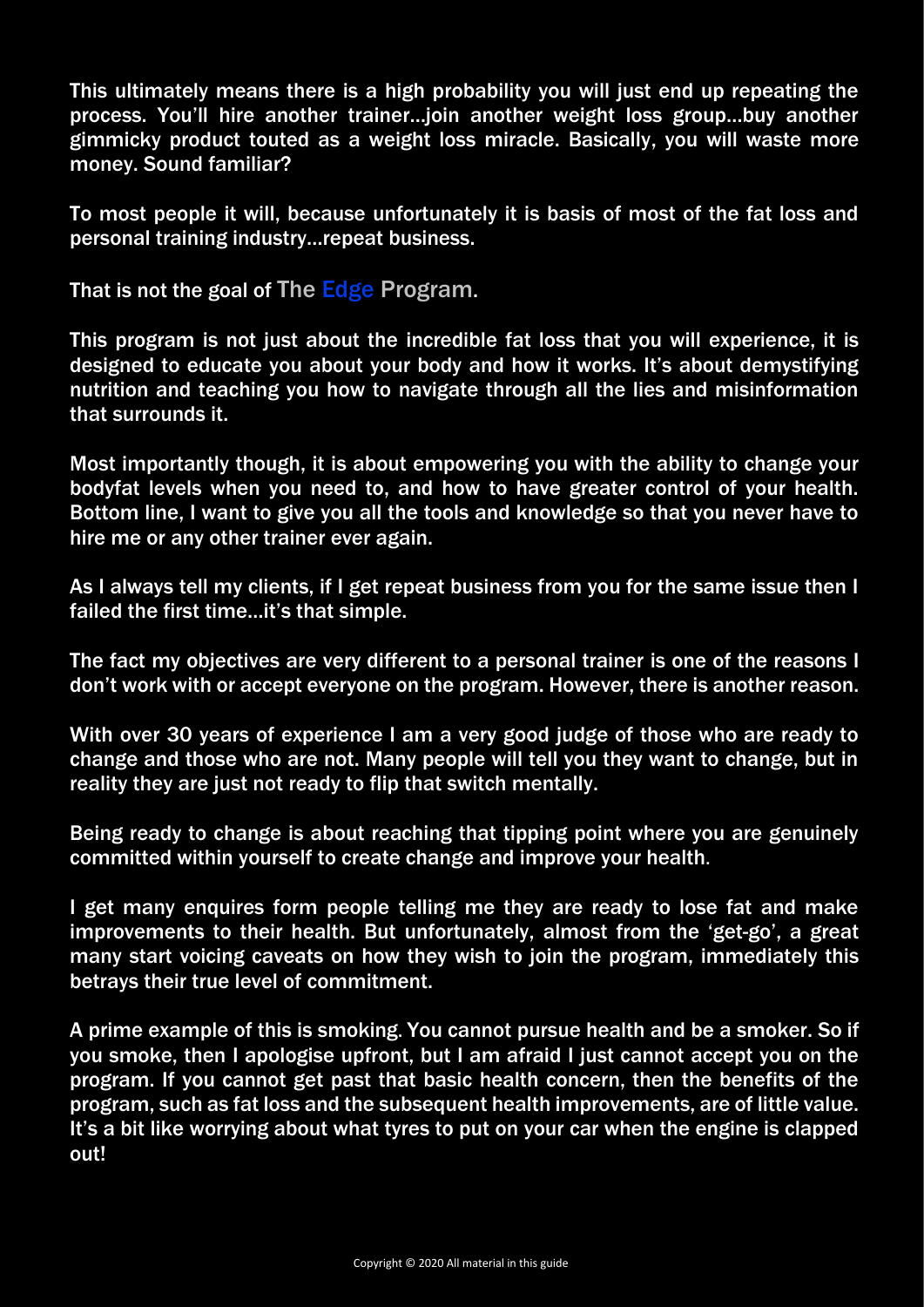As a coach, if I do not think you are ready, then as a matter of honesty and integrity I will tell you. It would be unprofessional of me to accept you onto the program knowing you are not going to complete it. I'm not in this for the money, but to genuinely help people improve their health for the future.

On top of that, taking a client that I know who will not complete the program means I might be depriving another person who really wants to improve their health, of the opportunity to do so. That's not something I will do.

Please remember though, a previous unsuccessful application does not mean an unsuccessful application in the future. Reaching that tipping point of being ready to commit to change, is an individual point for everyone, your journey is your journey, and you will be ready at the right time for you.

So, the first question you have to ask yourself is…are you ready to improve your health, improve your functional longevity and lose bodyfat?

If so, then read on.

# How the program works

The main difference between the Elite Coaching version of The Edge Program and the online program is that I personally instruct and supervise the client's exercise workouts (\*) for the three weeks during Stage 2 of the program. During this phase the client will workout 5-6 days (depending on current physical condition) each week.

Included in the Elite Coaching service is the option of having me personally accompany the client, or whoever will be responsible for preparing the client's meals during the Stage 2 phase, on a food shopping trip to help advise them on how to select of foods sources and products.

Additionally, I offer to oversee if necessary, the preparation of one meal by whoever will be responsible for preparing the clients food's, in order to help to familiarize them with how to construct of meals to match the dietary specifications for this stage.

Obviously the details involved for international bookings vary slightly to domestic clients  $(**)$ .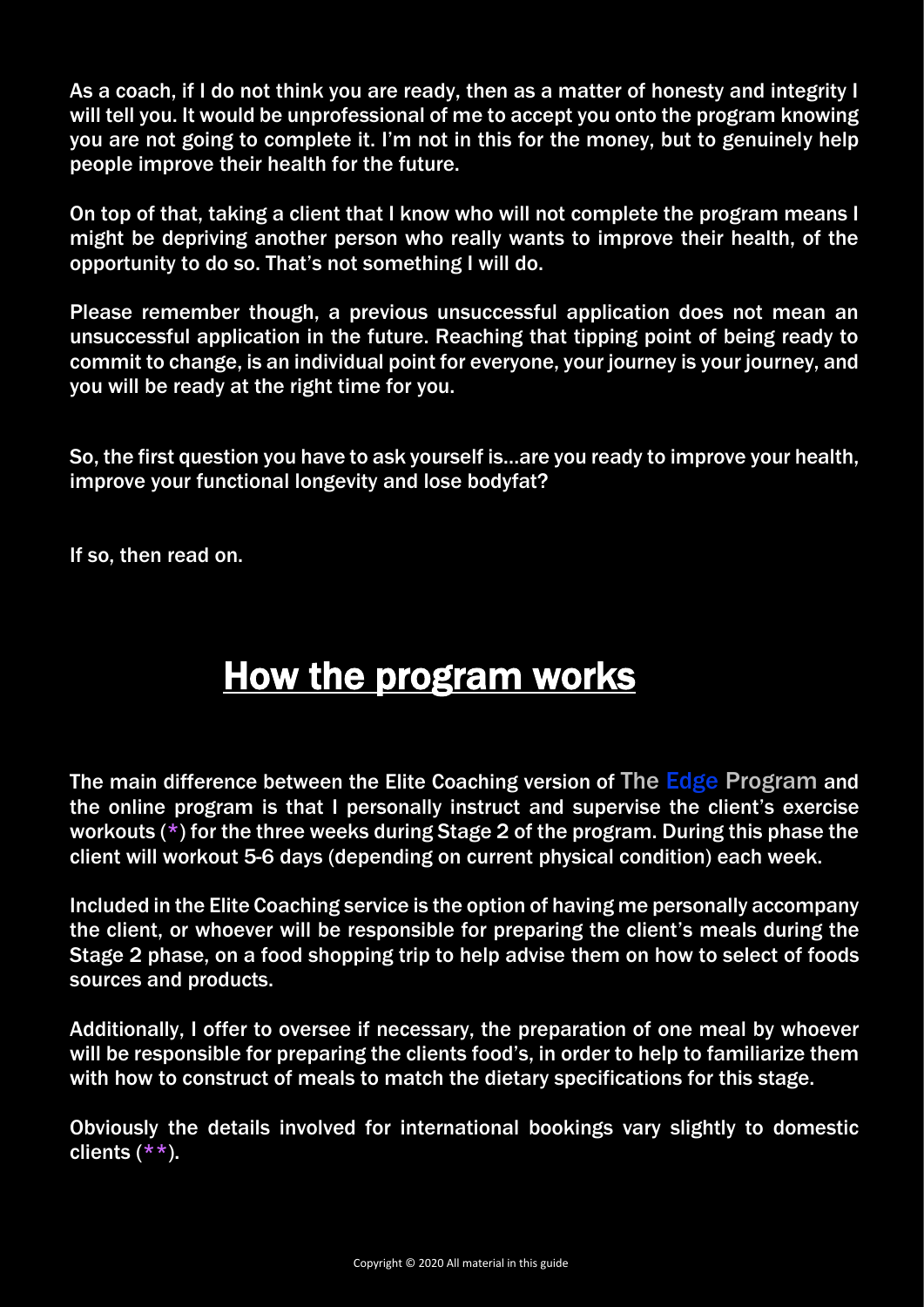# The Program works in three stages

# Stage 1

The first step is that you, the client, will select an ideal bodyfat level you would like to achieve.

We will then schedule an Online Preparatory Meeting.

Prior to this meeting I will arrange for you to receive everything you need to commence the Stage 1 phase of data recording. This will be a two-week period that involves gathering comprehensive information relating to your current diet, daily physical statistics and current lifestyle activity levels.

I will be available daily by call or message to help with any issues or questions relating to this process.

Approximately two weeks after you hand all this data back to me, I will then provide you with the following reports...

Dietary Analysis of Current Diet Dietary Recommendations for Stage 2 Training Recommendations for Stage 2

... for you to review prior to the Online Pre-Training Meeting 1.

During the Online Pre-Training Meeting 1 we will discuss all aspects of the reports you have received, the analysis of your current diet and any issues it has highlighted. We will also discuss the proposed food plan and training program for Stage 2. It is essential you spend a little time familiarizing yourself with the nutritional and training aspects that you will commence in Stage 2.

A couple days just prior to you starting Stage 2 we will have the Online Pre-Training Meeting 2. This meeting is primarily for me to ensure you are ready for the next stage to commence.

# Stage 2

You will spend the next three weeks training under my direct supervision. In addition and you will follow the specific dietary plan I detailed in the report.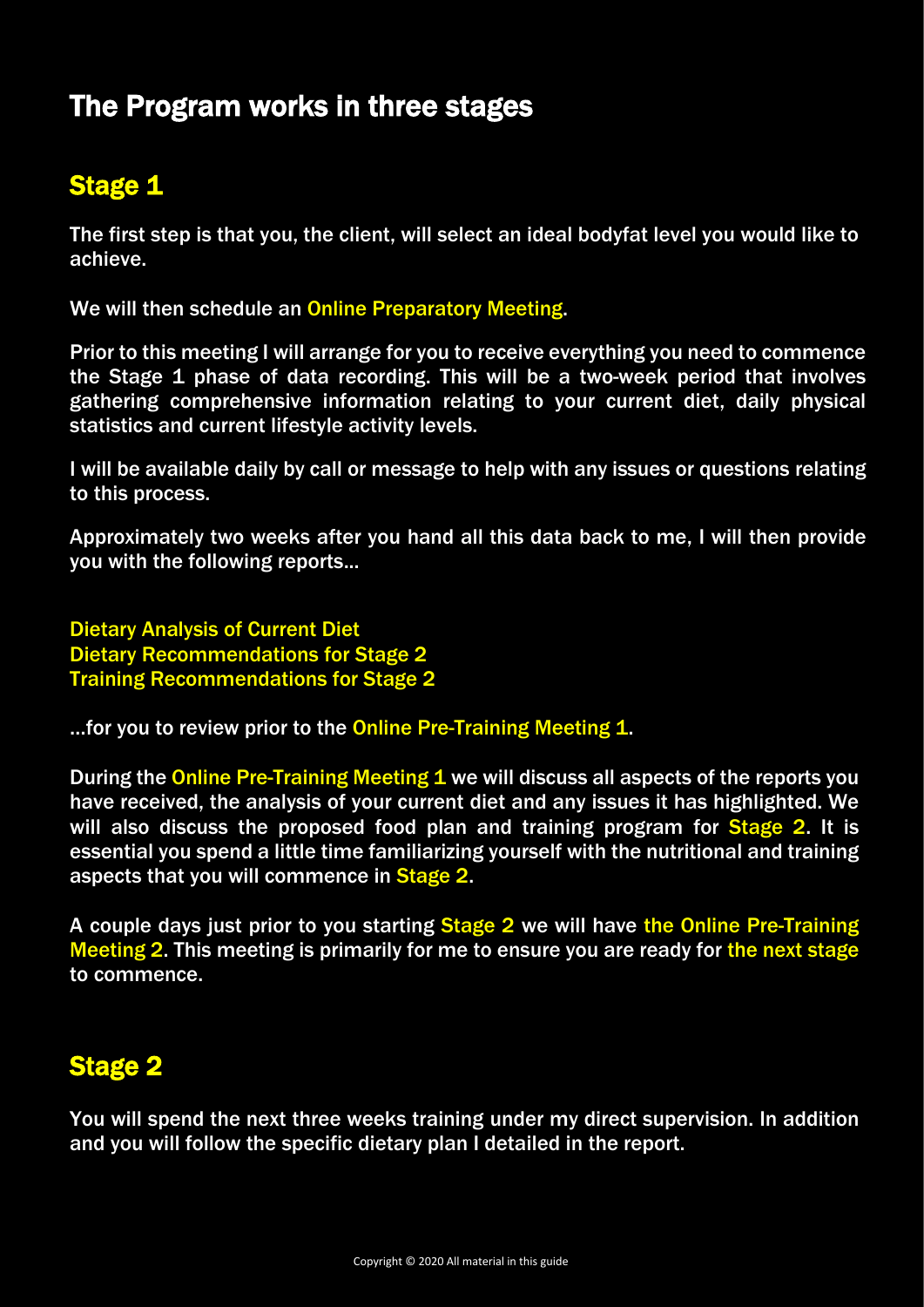During these three weeks we will have a Daily Pre-Training Meeting just before training to assess the dietary and physical information you recorded the previous day. This time also gives us the opportunity to discuss the scheduled training and dietary goals for that for that day.

These daily meetings allow me to monitor exactly how you are progressing. They also give you a chance to ask any questions on any training or dietary points you would like to discuss. As the days progress I will offer advice or adjustment based on this information you are providing.

The nutritional approach for these three weeks is purposely designed to detoxify the body and realign the natural circadian rhythms that exist within the body. This helps to normalize the hormonal cycles and set the body up to use fat more effectively for energy.

The training during this stage is focused on familiarizing you with how to stimulate the gain, and more importantly, the retention of specific types of muscle fibres as you age. One of the most important elements of long term fat loss is inhibiting the normal wastage of muscle as we age, a condition known as Sarcopenia.

During this 3-week period of training clients achieve a minimum 3% bodyfat loss, however it is not unusual for some achieve more. Once the 3-week loss period is complete I will then slow down the process to a steady rate of 1% loss a month until your objective is reached. This is imperative so that you work 'with the body' and not against it. By doing this you will prevent a state of alarm within the body and its subsequent reaction of trying to 'rebound' against you.

Approximately one week after Stage 2 is completed I will compile the Handover Report detailing all the information we have gathered over this phase. I will also include within this report, what I call 'Going Forward' recommendations.

These recommendations will show you how to now increase your food intake to slow the process of fat loss down to the recommended target rate. It will also advise how to reintroduce favourite foods if you desire, and how to monitor for allergenic reactions.

During the Handover Meeting we will review everything within this report. We will discuss exactly how you will move forward to your final bodyfat level goal.

# Stage 3

For the next six months I will run a bi-monthly check-in call with you to answer any questions or issues you may have encountered.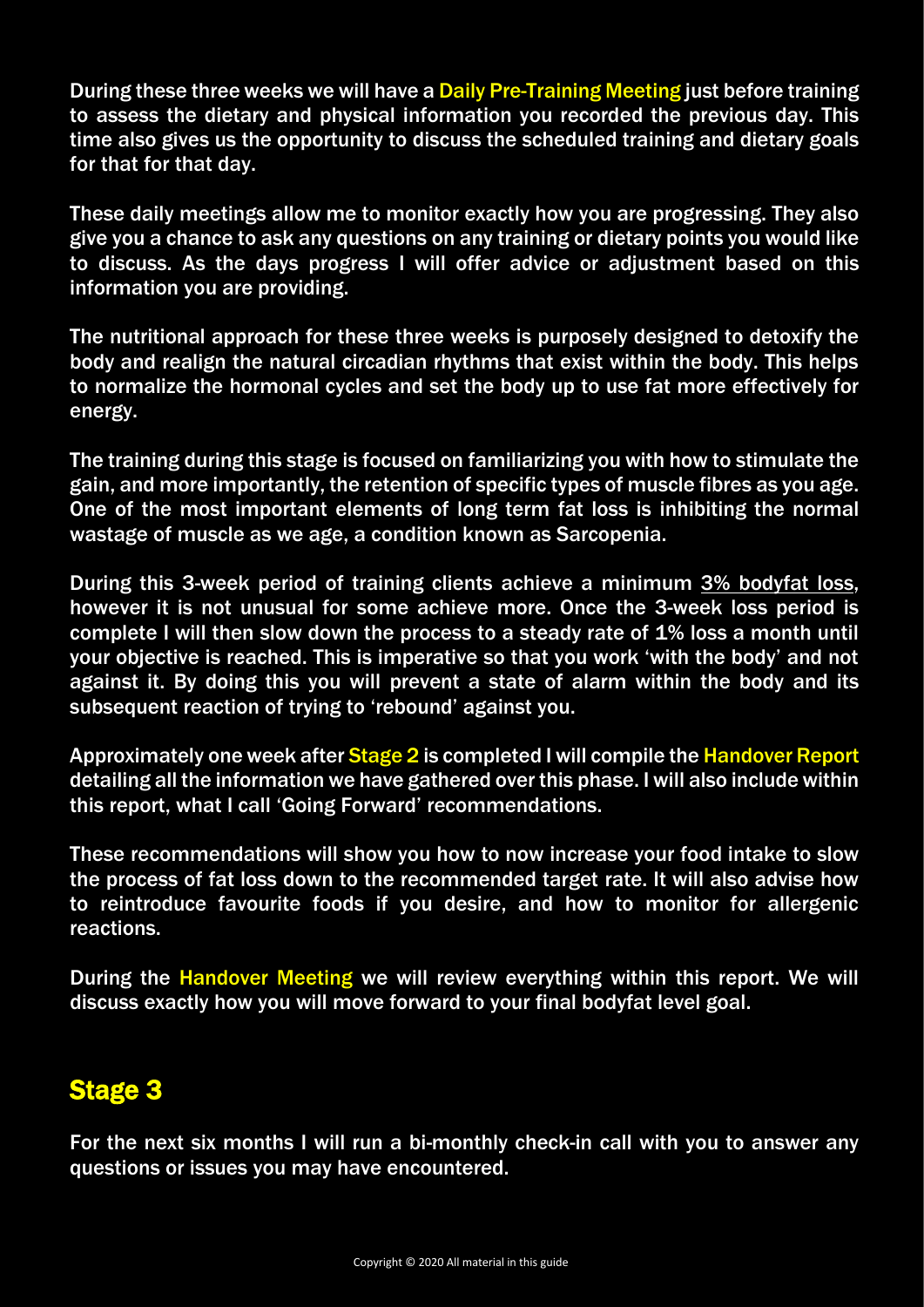# The Edge Program (Online version) format is as follows…

#### Online Preparatory Meeting

| <b>Objectives Assessment</b>             |                                                                                                |
|------------------------------------------|------------------------------------------------------------------------------------------------|
| <b>Medical History Assessment</b>        |                                                                                                |
| <b>Introduction to Dietary Recording</b> | - Recording Sheets will be provided<br>(Excel Spreadsheet/Numbers Spreadsheet)                 |
| <b>Introduction to Stats Recording</b>   | - Bodyfat monitor will be ordered and<br>shipped to client or client can<br>purchase their own |
| <b>Activity Level Recording</b>          | - Recording Sheets Provided                                                                    |
|                                          |                                                                                                |

#### Daily Contact Availability

This service remains throughout the Training Program until the Handover Phase. Contact can be done through any of the popular social media platforms.

#### Dietary Analysis

I will analyze the nutritional data you have recorded, and calculate all macronutrients.

#### Dietary Recommendations Report

I will provide a detailed breakdown of the diet recommendations to be implemented to achieve your target Bodyfat Level.

#### Training Recommendations Report

You can provide photo or video information relating to your gym or training facilities and I will base your program around your facility.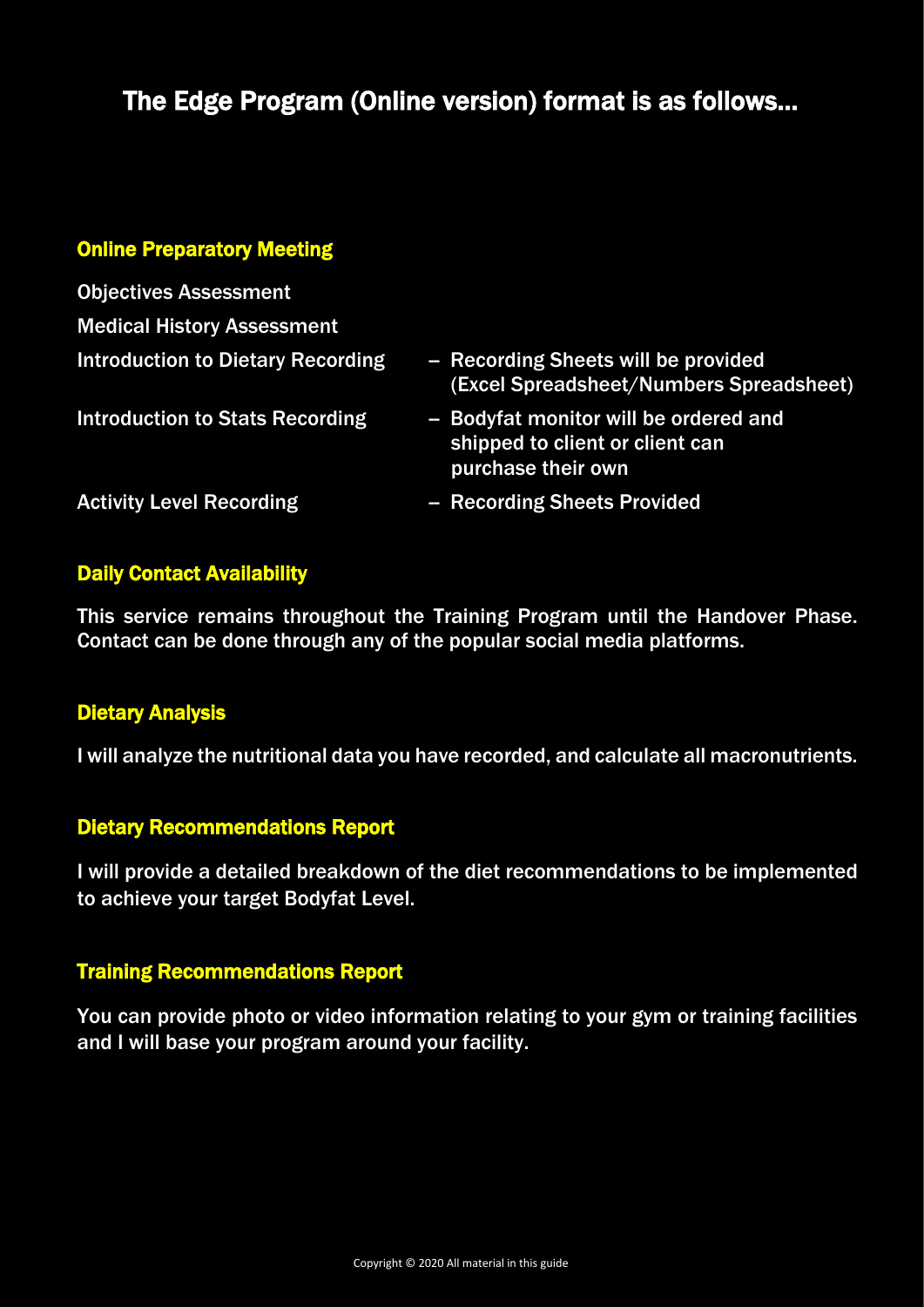#### **Online Pre-Training Meeting 1**

Introduction to Training Program. Advice on implementing Dietary Recommendations.

#### Shopping trip accompaniment

The client has the option of having me accompany them, or whoever will be preparing the clients meals, on a shopping trip to advise on the selection and purchase of foods to match the dietary specifications of Stage 2.

#### Supervision of practice meal preparation

The client has the option of having me supervising them, or whoever will be preparing the clients meals, prepare a practice meal to match the dietary specifications of Stage 2 prior to the live run of this stage.

#### Online Pre-Training Meeting 2

Meeting to sure you have everything in place to commence the next phase, and to answer any last minute questions.

#### Daily Pre-Training meeting during the 21 Days of Stage 2

This is to discuss the information being recording every day, and to offer adjustment or advice. It is also to prepare the client workout ahead motivated, and to provide information and education relevant to that particular training or stage of progress. In my experience this gives clients a great opportunity to ask questions and to gain confidence in their progress.

#### Daily Personal Instruction and Supervision of every workout of Stage 2

The exact number of days per week will vary from 5-6, and that will be determined closer to the commencement of Stage 2 based on the starting condition of the client.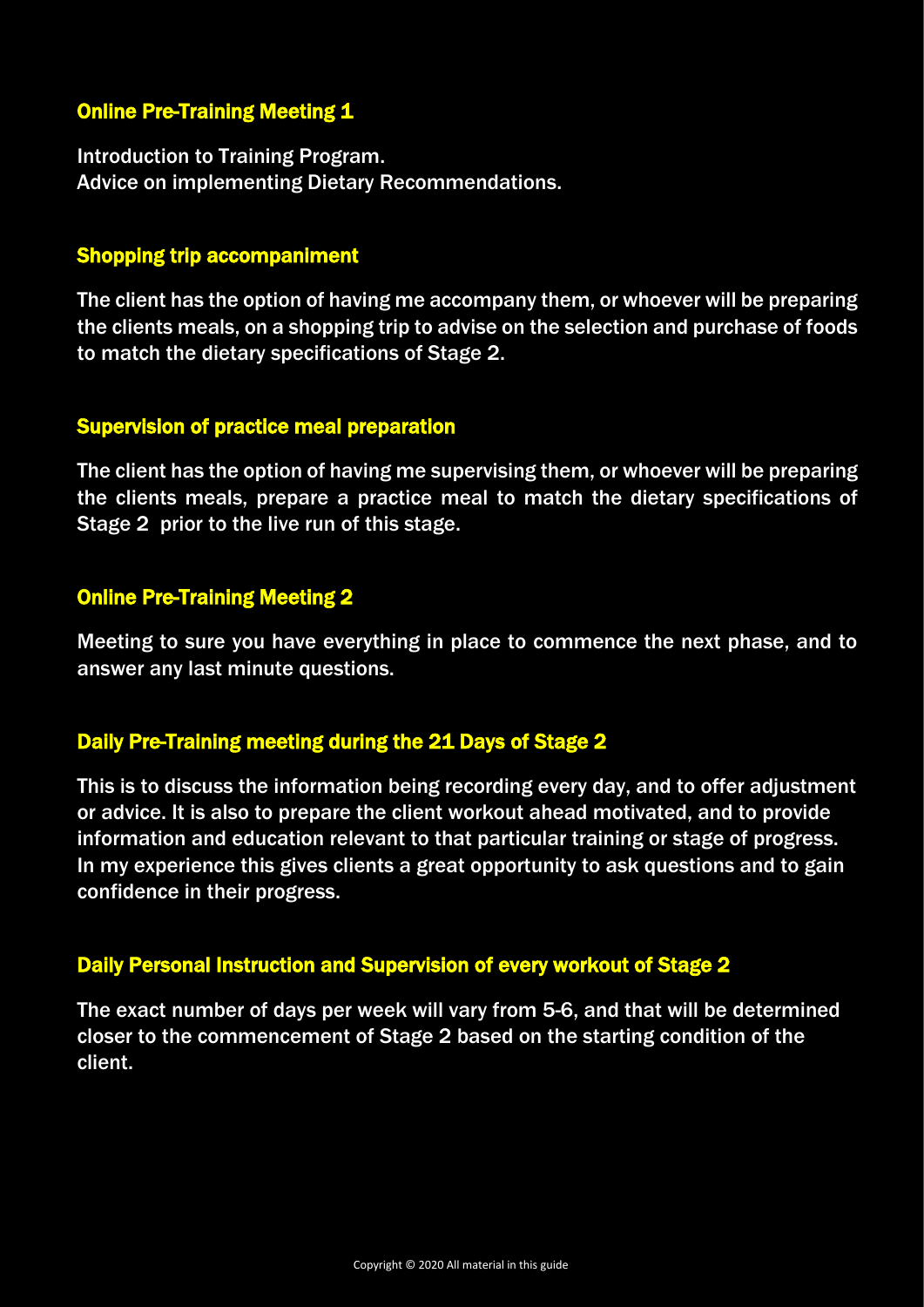#### Handover Report

This report will detail all information relating to the client's progress from first enquiry to the end of the 21 Days Training. It will also detail how the client must go forward in order to achieve their ultimate bodyfat target level. It will include…

- Review of Physical Stats from start to current
- Review of Dietary Recording information
- Review of training period, and will answer any questions that arose
- 'Going Forward' Recommendations

#### Handover Meeting

We will review the information within the Handover Report and the journey on The Edge Program to date. We will also discuss how you will move forward toward your final target in terms of bodyfat and how to make the necessary dietary adjustments in terms of slowing the fat loss down.

#### Bi-Monthly Online meetings for first 6 months post-program

This is discretionary for the client if they feel they want or need them.

The course involves approximately 55 hours of professional time from me in terms of Personal Contact, Information Analysis, and Report writing, structured over on average a 6-8 week period, with Bi-Monthly calls continuing for the first 6 months after the program ends.

The cost for this complete Elite Coaching Package is…

# Cost £4795 GBP

[Click here to contact Steve](https://www.stephenoreilly.com/contact)